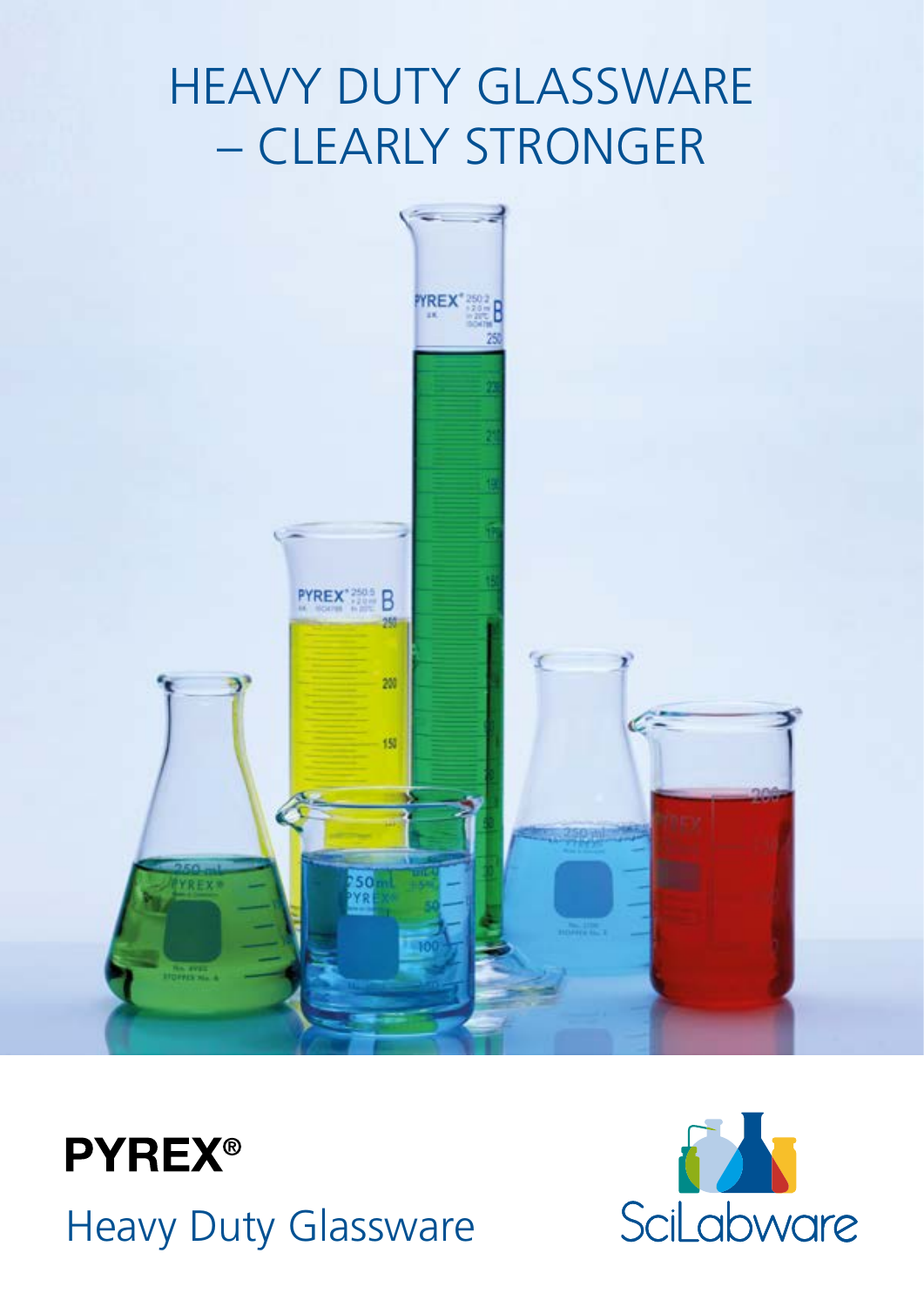## **PYREX®** Heavy Duty Glassware

#### **Pyrex® Heavy Duty glassware is designed to specifically provide optimum mechanical strength under the most demanding of laboratory conditions.**

Engineered to withstand the most intensive use more effectively than any other laboratory glassware, Heavy Duty beakers, Erlenmeyer flasks and measuring cylinders incorporate unique features which give extra strength exactly where it is most needed.

Containing more glass than standard beakers, flasks and cylinders, Pyrex® Heavy Duty glassware products are more resistant to impact damage. This results in fewer chips and cracks which often leads to the premature failure of the glassware, leading to more frequent replacement and re-ordering.

250:5

 $±2.0$  ml

B

250-

200

150

100

50

#### **Safety & Durability**

The unique design of Pyrex® Heavy Duty glassware combines safety with durability, as its outstanding mechanical strength minimizes the risk of injury by reducing the possibility of accidental breakage.

The increased robustness and resilience of these products gives them a longer life expectancy than standard glassware, making them more economical to use over the long term by reducing the frequency of having to replace this glassware.

#### **Low Profile Cylinders**

The squat form measuring cylinders are specifically designed for use in confined spaces such as fume cupboards or laminar flow hoods, where a standard tall form cylinder would be more cumbersome to use. Due to their low profile and wider diameter, these cylinders are more stable than traditional tall form cylinders.

Both the squat form and tall form Heavy Duty cylinders comply with ISO 4788 Class B requirements.

#### **Foot**

The measuring cylinders feature a heavy, non-slip hexagonal foot.

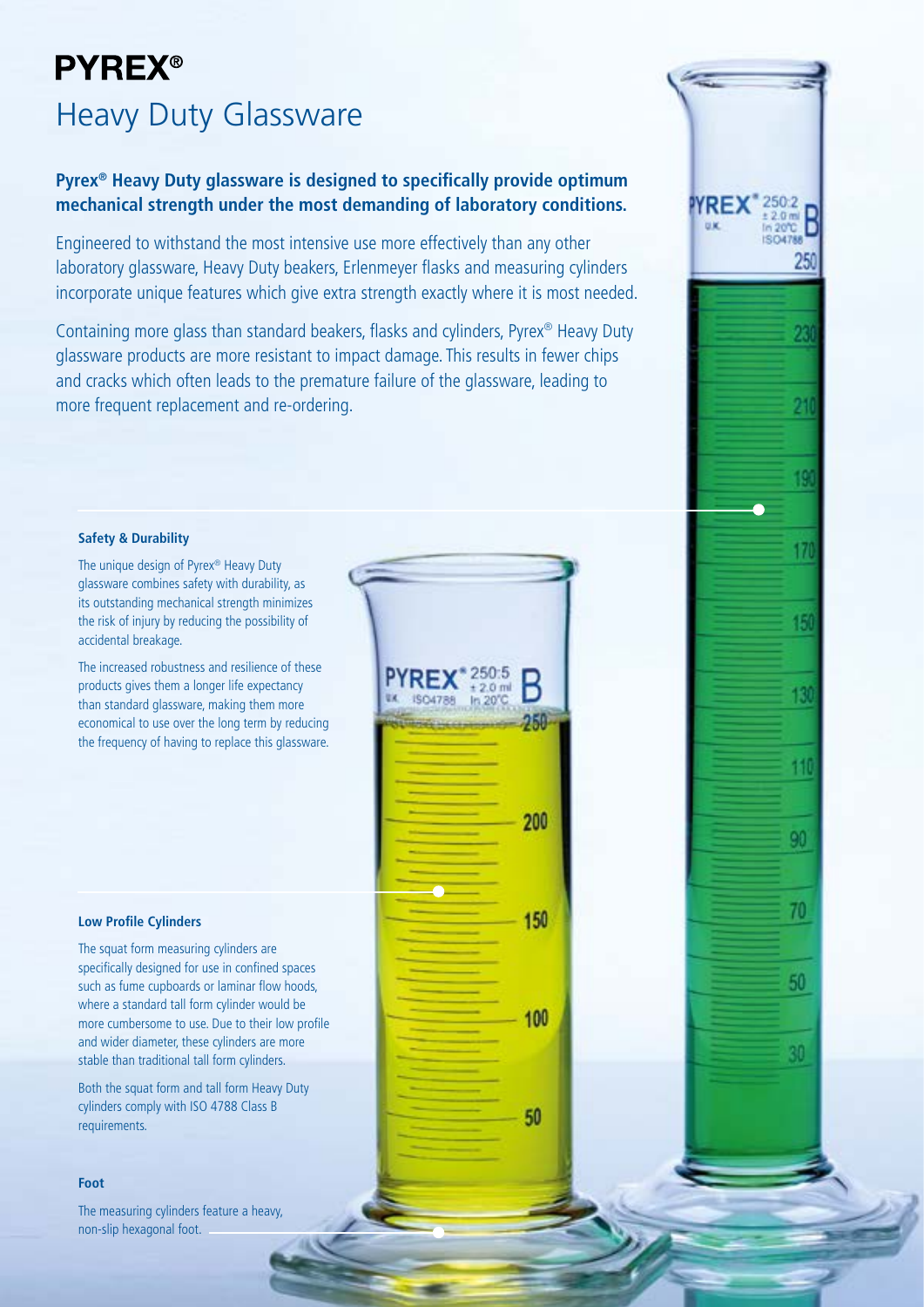#### **Perfectly stable**

Heavy Duty beakers and flasks have flat, uniform bases for excellent heat transmission and magnetic stirrer bar performance.

#### **Improved Markings**

The Heavy Duty beakers and flasks are printed with white enamel graduations and an extra-large marking spot. The measuring cylinders have blue easy to read graduations.

The tall form beakers are printed with a Batch Code for complete traceability. A batch certificate can be downloaded from the SciLabware website **www.scilabware.com**

#### **Reinforced Rims**

Heavy beading of the rim on the glassware significantly reduces the risk of accidental impact damage, whether it be during washing or in use 'on the bench.'

#### **Thicker Walls**

With up to 25% more glass, Pyrex® Heavy Duty beakers and flasks have thicker walls and heavier bases than standard products. The uniformity of the wall thickness also ensures that these products have good thermal endurance characteristics and improved resistance to mechanical shocks.

#### **Tooled Necks**

Heavy Duty Erlenmeyer flasks feature consistent diameter tooled necks to accept British Standard and ASTM sizes of rubber bung.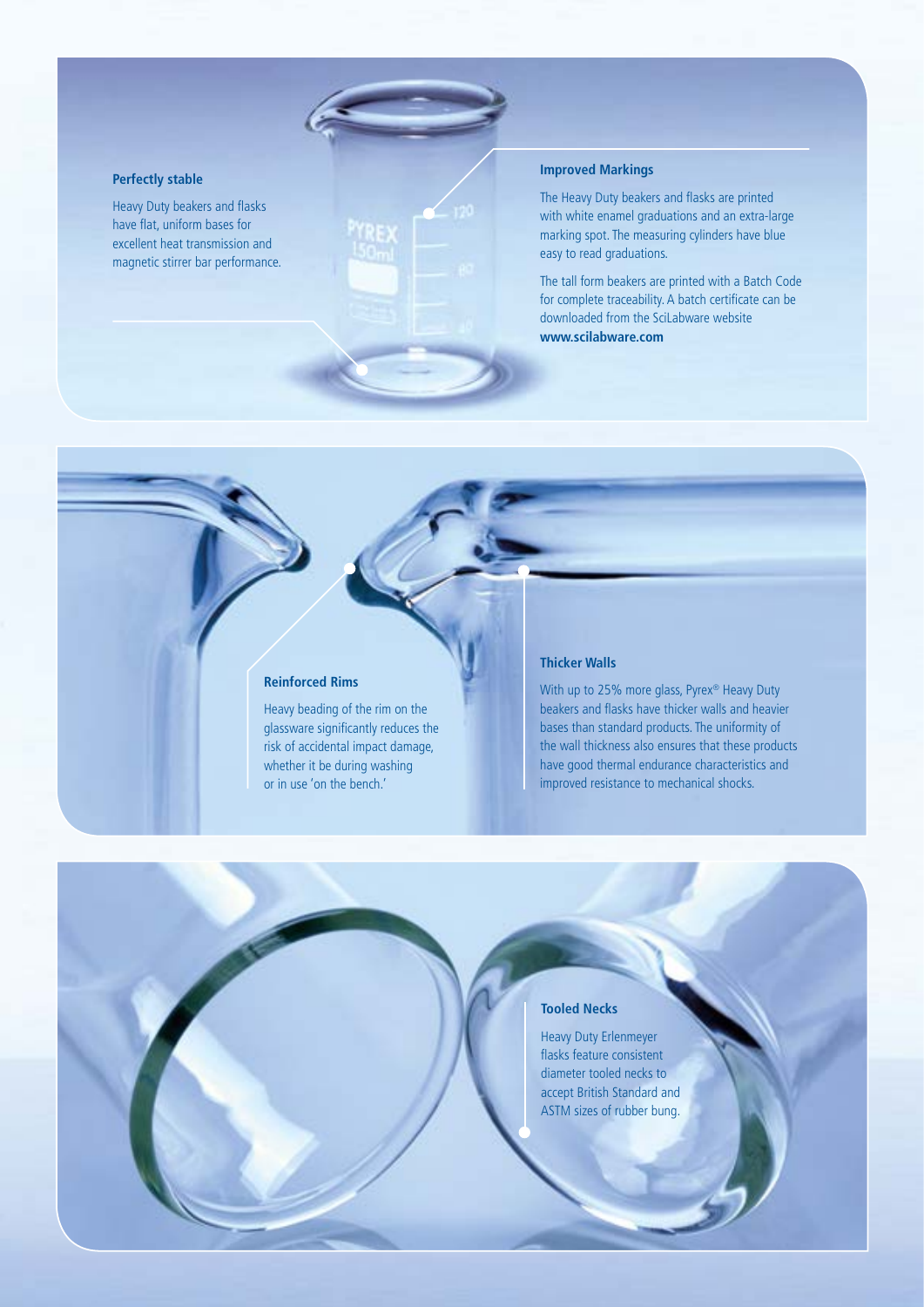# **PYREX®**

## Beakers, Low Form, Griffin, Heavy Duty

- $\bullet$  Mechanically stronger than standard beakers
- **•** Designed for longer life and increased user safety
- $\bullet$  Reinforced rims and spout, less prone to breakage during washing etc.
- $\bullet$  Thicker walls and heavier bases
- <sup>l</sup> Manufactured from Pyrex® borosilicate glass
- White graduations and marking spot

| <b>Product</b><br>Code | <b>Capacity</b><br>(m <sub>l</sub> ) | <b>Height</b><br>(mm) | O.D.<br>(mm) | Pack<br>Qty.   |
|------------------------|--------------------------------------|-----------------------|--------------|----------------|
| 1003-150               | 150                                  | 89                    | 57           | 12             |
| 1003-250               | 250                                  | 90                    | 68           | 12             |
| 1003-400               | 400                                  | 110                   | 77           | 12             |
| 1003-600               | 600                                  | 124                   | 90           | 6              |
| $1003 - 11$            | 1000                                 | 156                   | 108          | 6              |
| $1003 - 2L$            | 2000                                 | 179                   | 131          | $\overline{4}$ |
| $1003 - 3L$            | 3000                                 | 230                   | 170          | 1              |
| 1003-4L                | 4000                                 | 250                   | 160          | 1              |
| $1003 - 5L$            | 5000                                 | 300                   | 180          | 1              |



## Beakers, Tall Form, Berzelius, Heavy Duty

- $\bullet$  Mechanically stronger than standard beakers
- **•** Designed for longer life and increased user safety
- $\bullet$  Reinforced rims and spout, less prone to breakage during washing etc.
- $\bullet$  Thicker walls and heavier bases
- Manufactured from Pyrex® borosilicate glass
- <sup>l</sup> Printed with Trace Code for downloadable batch certificate
- <sup>l</sup> Batch certificate available to download from www.scilabware.com
- $\bullet$  White graduations and marking spot

| <b>Product</b><br>Code | <b>Capacity</b><br>(m <sub>l</sub> ) | <b>Height</b><br>(mm) | O.D.<br>(mm) | Pack<br>Qty. |
|------------------------|--------------------------------------|-----------------------|--------------|--------------|
| 1004-150               | 150                                  | 95                    | 54           | 10           |
| 1004-250               | 250                                  | 120                   | 60           | 10           |
| 1004-600               | 600                                  | 150                   | 80           | 10           |

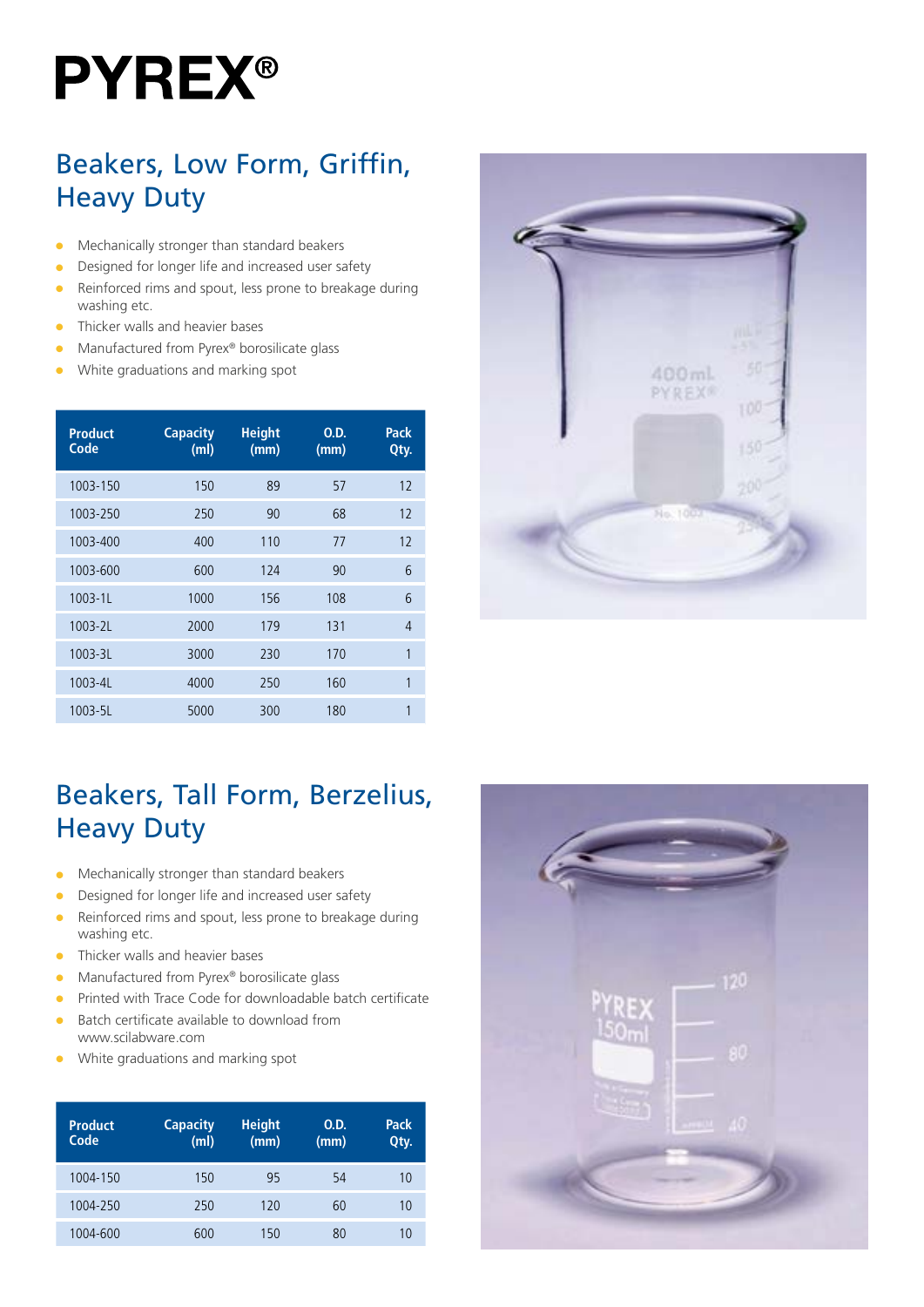

### Cylinders, Squat Form, Heavy Duty Rim, Class B

- **c** Complies with ISO 4788
- $\bullet$  Squat height more stable
- $\bullet$  Heavy duty construction for increased mechanical strength and longer life: -Heavily beaded rim and spout
- $\bullet$  More convenient to use in confined spaces - e.g. fume cupboards
- $\bullet$  Graduations in blue enamel
- Manufactured from Pyrex<sup>®</sup> borosilicate glass



| <b>Product Code</b> | <b>Capacity (ml)</b> | Grads. (ml) | Tol. $(+/-ml)$ | <b>Max Height (mm)</b> | Pack Qty.     |  |
|---------------------|----------------------|-------------|----------------|------------------------|---------------|--|
| 3285-10             | 10                   | 1.0         | 0.3            | 100                    | $\mathcal{D}$ |  |
| 3285-25             | 25                   | 1.0         | 0.5            | 125                    | 2             |  |
| 3285-50             | 50                   | 1.0         | 1.0            | 150                    | $\mathcal{D}$ |  |
| 3285-100            | 100                  | 2.0         | 1.0            | 170                    | $\mathcal{D}$ |  |
| 3285-250            | 250                  | 5.0         | 2.0            | 230                    | $\mathcal{D}$ |  |
| 3285-500            | 500                  | 10.0        | 5.0            | 255                    |               |  |
| 3285-1L             | 1000                 | 20.0        | 10.0           | 295                    |               |  |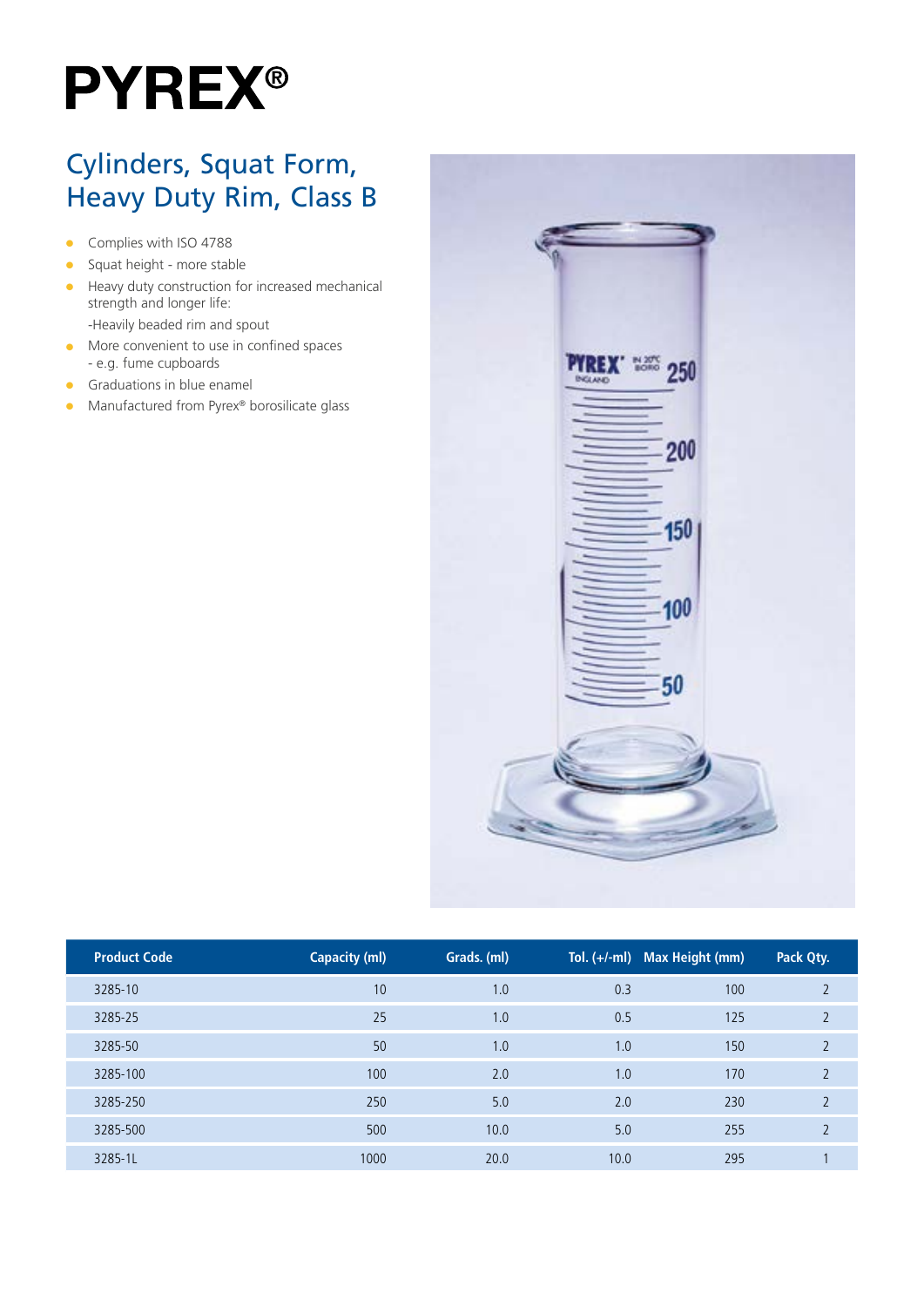## **PYREX®**

## Cylinders, Tall Form, Heavy Duty Rim, Class B

- **Complies to ISO 4788**
- $\bullet$  Heavy duty construction for increased mechanical strength and longer life:
	- Heavily beaded rim and spout
	- Robust hexagonal foot
- $\bullet$  Graduations in highly contrasting blue enamel
- **•** Manufactured from Pyrex® borosilicate glass for high resistance to chemical attack



| <b>Product Code</b> | Capacity (ml) | Grads. (ml) | Tol. $(+/-ml)$ | Max Height (mm) | Pack Qty. |  |
|---------------------|---------------|-------------|----------------|-----------------|-----------|--|
| 3280-50             | 50            | 1.0         | 1.0            | 196             |           |  |
| 3280-100            | 100           | 1.0         | 1.0            | 256             |           |  |
| 3280-250            | 250           | 2.0         | 2.0            | 331             |           |  |
| 3280-500            | 500           | 5.0         | 5.0            | 360             |           |  |
| 3280-1L             | 1000          | 10.0        | 10.0           | 460             |           |  |
| 3280-2L             | 2000          | 20.0        | 20.0           | 500             |           |  |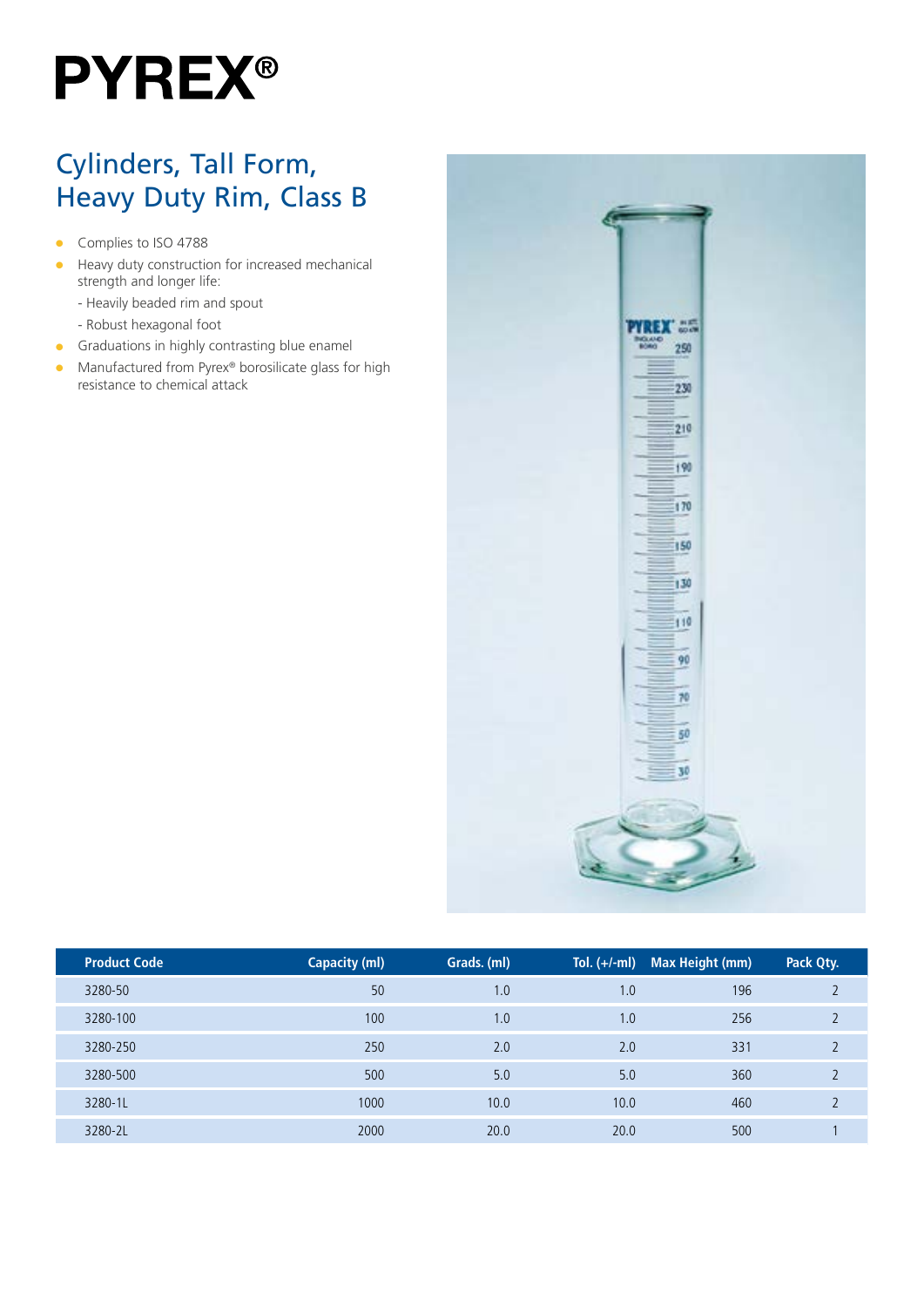# **PYREX®**

### Flasks, Erlenmeyer, Narrow Neck, Heavy Duty

- $\bullet$  Mechanically stronger than standard flasks
- **•** Designed for longer life and increased user safety
- Reinforced rims to reduce chipping and breakage

| <b>Product</b><br>Code | <b>Capacity</b><br>(m <sub>l</sub> ) | <b>Height</b><br>(mm) | <b>Body</b><br>0.D.<br>(mm) | <b>Neck</b><br>I.D.<br>(mm) | B.S.<br><b>Stopper</b><br><b>Size</b> | Pack<br>Qty. |
|------------------------|--------------------------------------|-----------------------|-----------------------------|-----------------------------|---------------------------------------|--------------|
| 4980-10                | 10                                   | 50                    | 31                          | 10                          | 10                                    | 12           |
| 4980-25                | 25                                   | 65                    | 41                          | 13                          | 13                                    | 12           |
| 4980-50                | 50                                   | 78                    | 51                          | 14                          | 14                                    | 12           |
| 4980-125               | 125                                  | 114                   | 67                          | 23                          | 23                                    | 12           |
| 4980-250               | 250                                  | 132                   | 82                          | 27                          | 27                                    | 12           |
| 4980-500               | 500                                  | 176                   | 101                         | 31                          | 31                                    | 6            |
| 4980-1L                | 1000                                 | 216                   | 129                         | 37                          | 37                                    | 6            |
| 4980-2L                | 2000                                 | 268                   | 160                         | 43                          | 43                                    | 1            |
| 4980-4L                | 4000                                 | 360                   | 206                         | 43                          | 43                                    | 1            |
| 4980-6L                | 6000                                 | 410                   | 235                         | 43                          | 43                                    | 1            |



## Flasks, Erlenmeyer, Wide Neck, Heavy Duty

- **In Mechanically stronger than conventional Erlenmeyers**
- Reinforced rims for extra strength and resistance to impact fracture
- Manufactured from high quality Pyrex® borosilicate glass
- White graduations and marking spot

| <b>Product</b><br>Code | <b>Capacity</b><br>(m <sub>l</sub> ) | <b>Height</b><br>(mm) | <b>Body</b><br>O.D.<br>(mm) | <b>Neck</b><br>(mm) | B.S.<br>I.D. Stopper<br><b>Size</b> | Pack<br>Qtv. |
|------------------------|--------------------------------------|-----------------------|-----------------------------|---------------------|-------------------------------------|--------------|
| 5100-125               | 125                                  | 109                   | 66                          | 27                  | 27                                  | 12           |
| 5100-250               | 250                                  | 133                   | 78                          | 33                  | 33                                  | 12           |
| 5100-500               | 500                                  | 174                   | 97                          | 43                  | 43                                  | 6            |
| 5100-1L                | 1000                                 | 220                   | 122                         | 52                  | 48                                  | 6            |
| 5100-2L                | 2000                                 | 282                   | 157                         | 63                  | 58                                  | 1            |